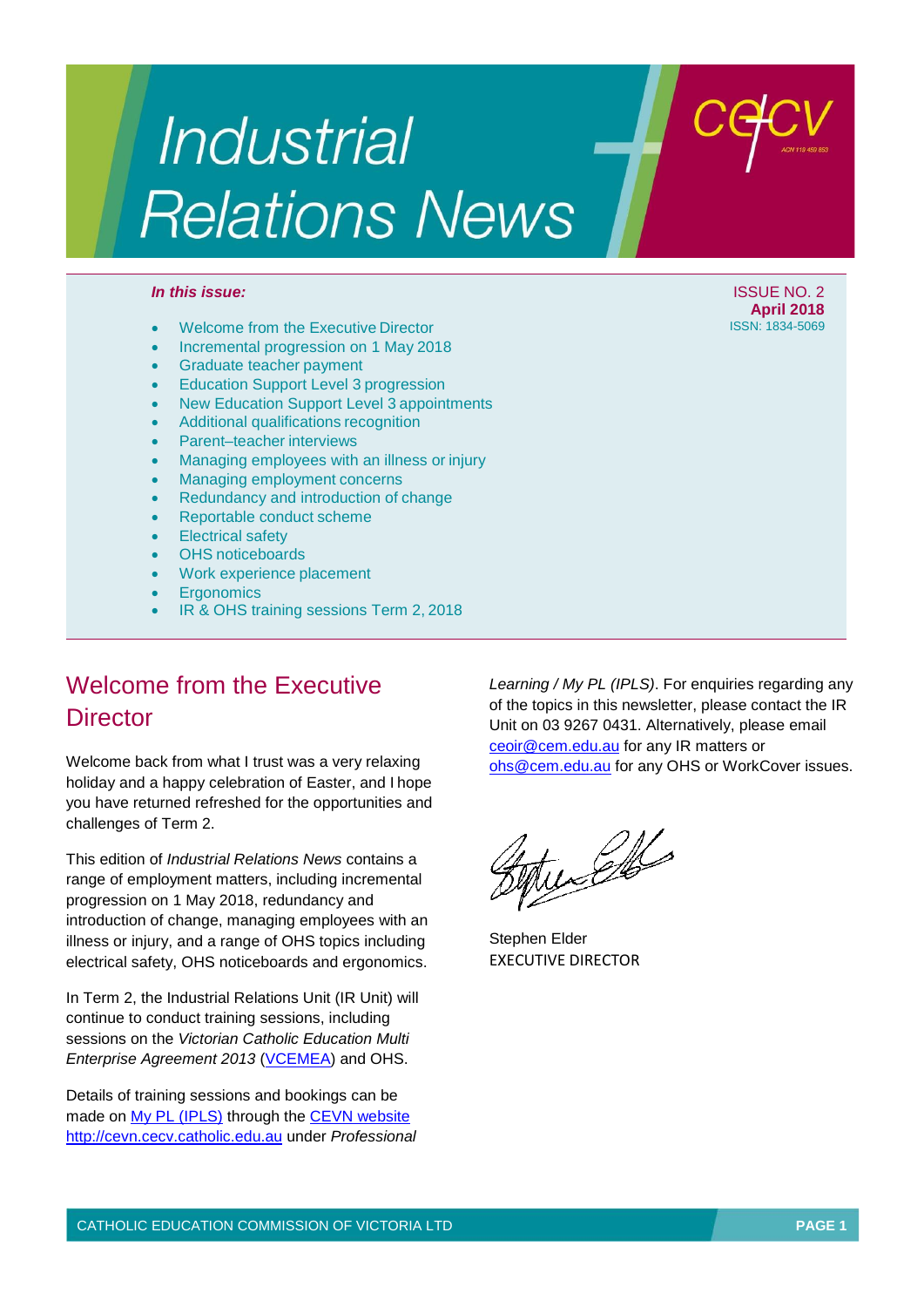### Incremental Progression on 1 May 2018

Eligible staff will progress up the incremental scale on 1 May 2018. This means that increases in salary must take effect from 1 May 2018 even though the actual payment may not be made until after 1 May 2018.

A staff member must have at least six months of service between 1 May 2017 and 30 April 2018 to qualify for incremental progression.

If a staff member is on an Employee Improvement Plan (EIP) under [Clause 13.4](http://www.cecv.catholic.edu.au/getmedia/e728ccbb-dac1-4822-9607-7c5cb8abdae9/VCEMEA_2013.aspx#page%3D21) of the VCEMEA 2013, incremental progression may be withheld until the EIP has been concluded. Any incremental progression should occur (along with back pay of the incremental salary increase) at the conclusion of the EIP, except where the EIP results in termination of employment under [Clause 13.5\(d\)](http://www.cecv.catholic.edu.au/getmedia/e728ccbb-dac1-4822-9607-7c5cb8abdae9/VCEMEA_2013.aspx#page%3D22) of the VCEMEA 2013.

Details regarding incremental progression and classification structures are contained in *[Implementation Guide Part 3D](http://www.cecv.catholic.edu.au/Media-Files/IR/Communications/Implementation-Guides/Implementation-Guide-3D-March-2018-version.aspx) Salary and Allowances (2018 School Year)* available from the CECV website under *Industrial Relations / Training, Resources and Communications / Implementation Guides / 2017 Memorandum of Understanding Implementation Guides*. It is extremely important that the salary tables detailed in this guide are followed for all staff.

### Graduate teacher payment

Under [Clause 51](http://www.cecv.catholic.edu.au/getmedia/e728ccbb-dac1-4822-9607-7c5cb8abdae9/VCEMEA_2013.aspx#page%3D47) of the VCEMEA, graduate teachers who commenced ongoing employment at subdivision T1-1 prior to 1 May 2017 are entitled to a lump sum graduate teacher payment.

The lump sum payment is based on the date the graduate teacher commenced ongoing employment and their time fraction.

The lump sum payment to eligible ongoing graduate teachers should be made in the first full pay period on or after 1 May 2018 (at the same time the employee is provided with incremental progression).

The lump sum payment amounts can be found on the CECV website via the implementation guide *[Part 3D](http://www.cecv.catholic.edu.au/Media-Files/IR/Communications/Implementation-Guides/Implementation-Guide-3D-March-2018-version.aspx) Salary and Allowances 2018 School Year*.

## Education Support Level 3 **Progression**

On 1 May 2018, eligible education support (ES) employees who are currently at ES3-5 (maximum) may progress beyond the maximum to ES3-6 subject to a satisfactory application. Salary progression is not automatic and only successful ES3-5 applicants will progress to ES3-6.

Eligible ES employees at level ES3-5 who wish to progress, must have submitted an application to the principal on the appropriate employee request form by 29 March 2018 (last day of Term 1).

Information regarding the process of applying for progression beyond the maximum, including templates and timelines is provided in Implementation Guide [Part 4D](http://www.cecv.catholic.edu.au/Media-Files/IR/Communications/Implementation-Guides/Part-4D-Implementation-Guide-for-ES-Employees-(2).aspx) *Guidelines for salary progression on 1 May 2018 (Education Support Employees)*.

## New Education Support Level 3 appointments

New Education Support (ES) employees appointed at Level 3 after 1 May 2016, should commence on Level 3-6 in accordance with clause  $41.2(c)$  of the VCEMEA.

The salary points ES3-1 to ES3-5 are salary maintenance points for employees previously classified as a School Officer Level 5 and must not be used for new appointments.

### Additional Qualifications **Recognition**

Teachers who have successfully completed a master's degree (or equivalent) or higher are entitled to advance by one sub-division in the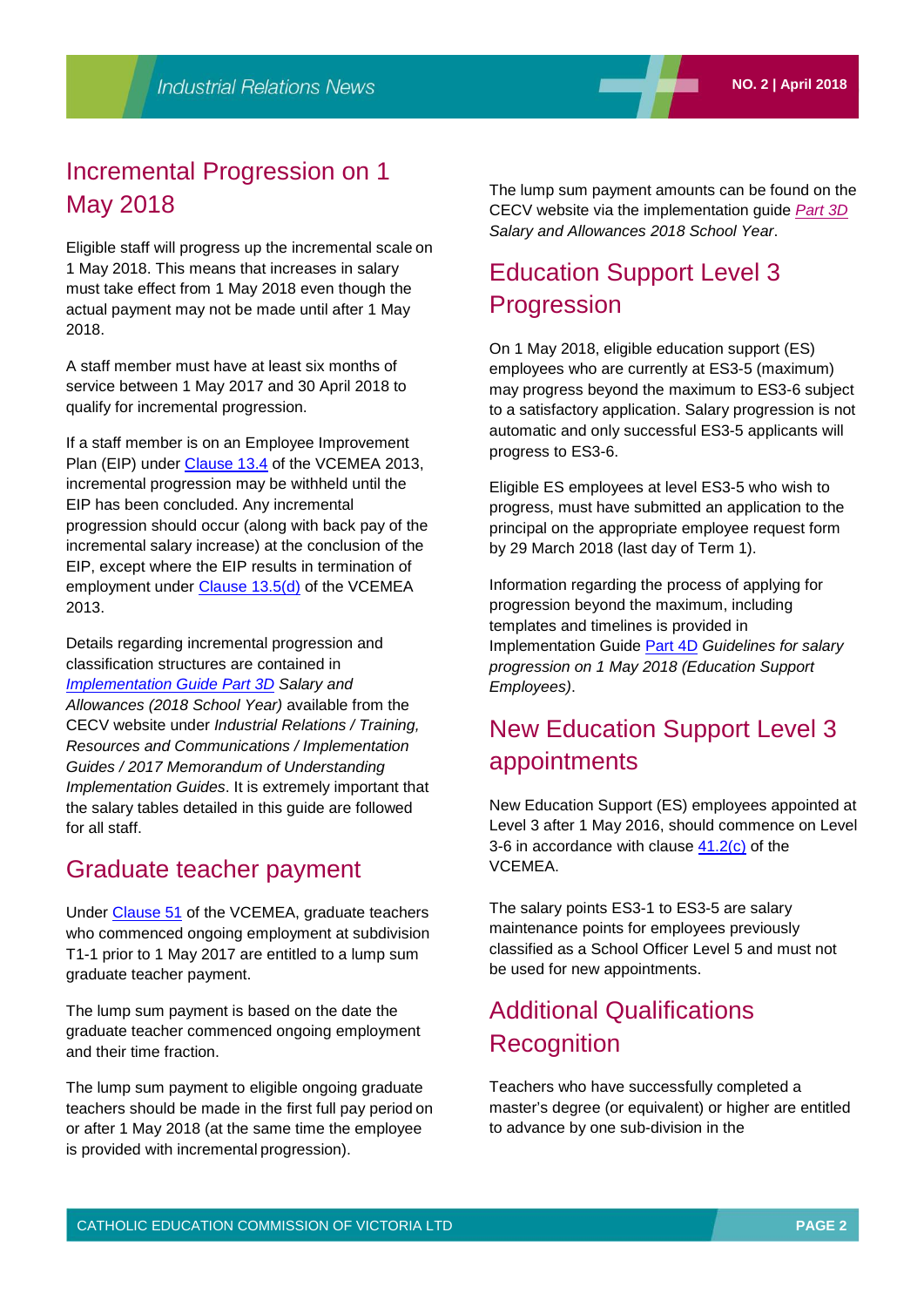incremental scale. This additional sub-division is in addition to any incremental advancement due to their period of service.

Importantly, the additional sub-division shall only be granted to fixed-term and ongoing teachers from 1 May 2018 following the date on which the extra qualification was attained.

The [VCEMEA](http://www.cecv.catholic.edu.au/getmedia/e728ccbb-dac1-4822-9607-7c5cb8abdae9/VCEMEA_2013.aspx) recognises the attainment of up to two master's degrees (or equivalent) or higher for incremental progression purposes in [Clause 52.](http://www.cecv.catholic.edu.au/getmedia/e728ccbb-dac1-4822-9607-7c5cb8abdae9/VCEMEA_2013.aspx#page%3D47)

The teacher must advise the principal in writing of the acquisition of the additional qualification(s) and produce satisfactory evidence, such as an academic transcript, prior to 1 May 2018.

### Parent–teacher interviews

All teachers are expected to attend parent–teacher interviews for their students as set out in the AITSL Australian Professional Standards for Teachers (Professional Standards). The Professional Standards can be found on the **AITSL** website.

### *Part-time teachers*

The requirements and entitlements of part-time teachers for attendance at parent–teacher interviews are provided in [Clause 55.2](http://www.cecv.catholic.edu.au/getmedia/e728ccbb-dac1-4822-9607-7c5cb8abdae9/VCEMEA_2013.aspx#page%3D49) of the VCEMEA.

#### *Consultation requirements for part-time teachers*

Principals must consult with part-time teachers regarding arrangements for attendance at parent– teacher interviews (Clause 55.2(c)). Principals should consider how they plan to accomplish this as early as possible and provide enough notice to enable general consultation, and to also allow teachers to make suitable arrangements for other responsibilities, including family responsibilities.

### *Payment for part-time teachers*

If the parent–teacher interviews are conducted during Scheduled Class Time (SCT) for which the part-time teacher is not normally required to attend, then the part-time teacher is entitled to payment for additional hours (Clauses 55.2(d) and (e)). For example, a parttime teacher who usually has SCT in the morning

only, would be entitled to receive payment where they are required to attend school for parent–teacher interviews conducted during the afternoon (when SCT would normally take place in the school). However, if parent–teacher interviews occur or continue after SCT (e.g.  $3.45$  pm  $-6.00$  pm) and teachers are required to attend, then that attendance is part of the normal professional expectations for the teacher. Consequently there is no entitlement to any additional payment for either part-time or full-time teachers

#### *Education support employees*

An ES employee may be directed to attend parent– teacher interviews in accordance with Clause 65.1(b) of the VCEMEA. If the ES employee works in excess of their weekly hours as a result of attending parent– teacher nights (or for any other reason), they may elect to either take time off in lieu (with the agreement of the employer) or be paid a loading of 33.3 per cent of their normal hourly rate for the excess hours in [\(Clause 65.5](http://www.cecv.catholic.edu.au/getmedia/e728ccbb-dac1-4822-9607-7c5cb8abdae9/VCEMEA_2013.aspx#page%3D61) of the VCEMEA).

### Managing employees with an illness or injury

Managing employees who are experiencing personal illness or injury can be a complex area for employers to navigate. In particular, a significant challenge for employers can be managing employees who are experiencing mental health issues.

In managing these issues, there are a range of legal obligations that employers will need to be aware of and to navigate through. This is in addition to the pastoral care aspect of being a Catholic employer. In terms of legal requirements, the [VCEMEA](http://www.cecv.catholic.edu.au/getmedia/e728ccbb-dac1-4822-9607-7c5cb8abdae9/VCEMEA_2013.aspx) contains obligations, however, there are also obligations under equal opportunity and anti-discrimination legislation, as well as occupational health and safety legislation.

For employers and principals dealing with these issues, the IR Unit is available to provide specific advice and guidance to assist in managing what can be difficult and often time-consuming matters.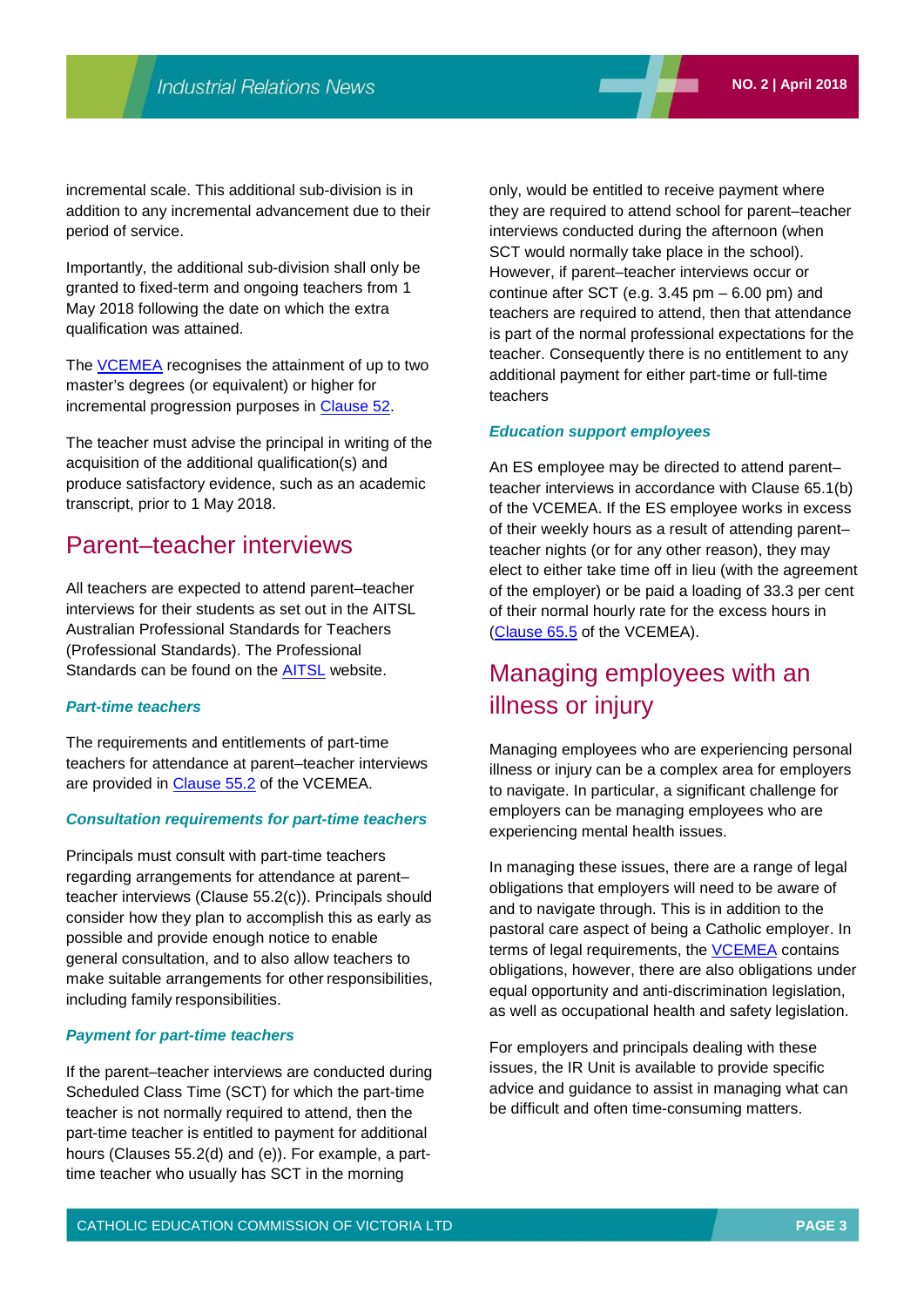### Managing performance concerns – Clause 13

From time-to-time, employers must deal with employment concerns relating to employees under performance, misconduct or the capacity to undertake the inherent requirements of the role. [Clause 13](http://www.cecv.catholic.edu.au/getmedia/e728ccbb-dac1-4822-9607-7c5cb8abdae9/VCEMEA_2013.aspx#page%3D21) of the *Victorian Catholic Education Multi Enterprise Agreement 2013* (VCEMEA) provides a framework for employers to manage such concerns.

#### The underlying reasons for employee

underperformance can be varied and complex. It is important that employers try and understand the underlying reason/s for underperformance before deciding on the most effective way to manage such concerns. The underlying reasons could include the lack of a proper induction to the school, a poor fit between the role and the employee's capabilities, or illness.

Effective employer responses may include coaching, counselling, professional development, or monitoring and feedback. When other pastoral responses have proved ineffective, termination of employment may be appropriate, as a last resort.

In managing these issues, there are a range of legal requirements that employers will need to be aware of and navigate through. This is in addition to the pastoral care aspect of being a Catholic employer.

The legal obligations include those contained in the [VCEMEA 2013,](http://www.cecv.catholic.edu.au/getmedia/e728ccbb-dac1-4822-9607-7c5cb8abdae9/VCEMEA_2013.aspx) along with obligations under the Fair Work Act, Equal Opportunity and Anti-Discrimination legislation, as well as Occupational Health and Safety legislation.

Please contact the IR Unit for advice and support when managing employment concerns.

### Redundancy and introduction of change

A redundancy situation can arise in a school as a result of many different circumstances, including changes to educational programs or curriculum, technological change, changes to funding or enrolments, changes to work methods or changes to the structure or organisation of the functions of the school.

Appendix 2 of the [VCEMEA](http://www.cecv.catholic.edu.au/getmedia/e728ccbb-dac1-4822-9607-7c5cb8abdae9/VCEMEA_2013.aspx) contains the redundancy provisions that apply to all staff employed in Catholic schools. To assist principals in working through potential redundancy situations, *Redundancy Procedures* are available on the [CECV website.](http://www.cecv.catholic.edu.au/)

The *Redundancy Procedures* detail the process to be followed in relation to a potential redundancy situation and provide a step-by-step guide for principals to work through the redundancy process including template letters for each stage of the process.

Redundancy situations can be difficult to manage and can have a significant impact upon a school. Principals are encouraged to contact the IR Unit to discuss their particular redundancy situation.

#### *Timeline for redundancy*

The VCEMEA includes a timeline for the redundancy process. The timeline is a guide only; however, schools should attempt to meet the timeline guide. A potential redundancy situation may be identified at any time of the year.

By **Friday 3 August 2018**, being the end of the third week of Term 3, principals should have identified any potential redundancies taking effect from the start of the 2019 school year. Principals will need to notify staff, including staff on leave, that a potential redundancy situation has been identified.

#### *Introduction of Change*

Under Clause 17 of the [VCEMEA, w](http://www.cecv.catholic.edu.au/getmedia/e728ccbb-dac1-4822-9607-7c5cb8abdae9/VCEMEA_2013.aspx)here a school has made a definite decision to introduce major changes in program, organisation, curriculum, structure or technology that are likely to have significant effects on employees, principals must notify and discuss the proposed changes with the employees affected and the Independent Education Union.

'Significant effects' include:

termination of employment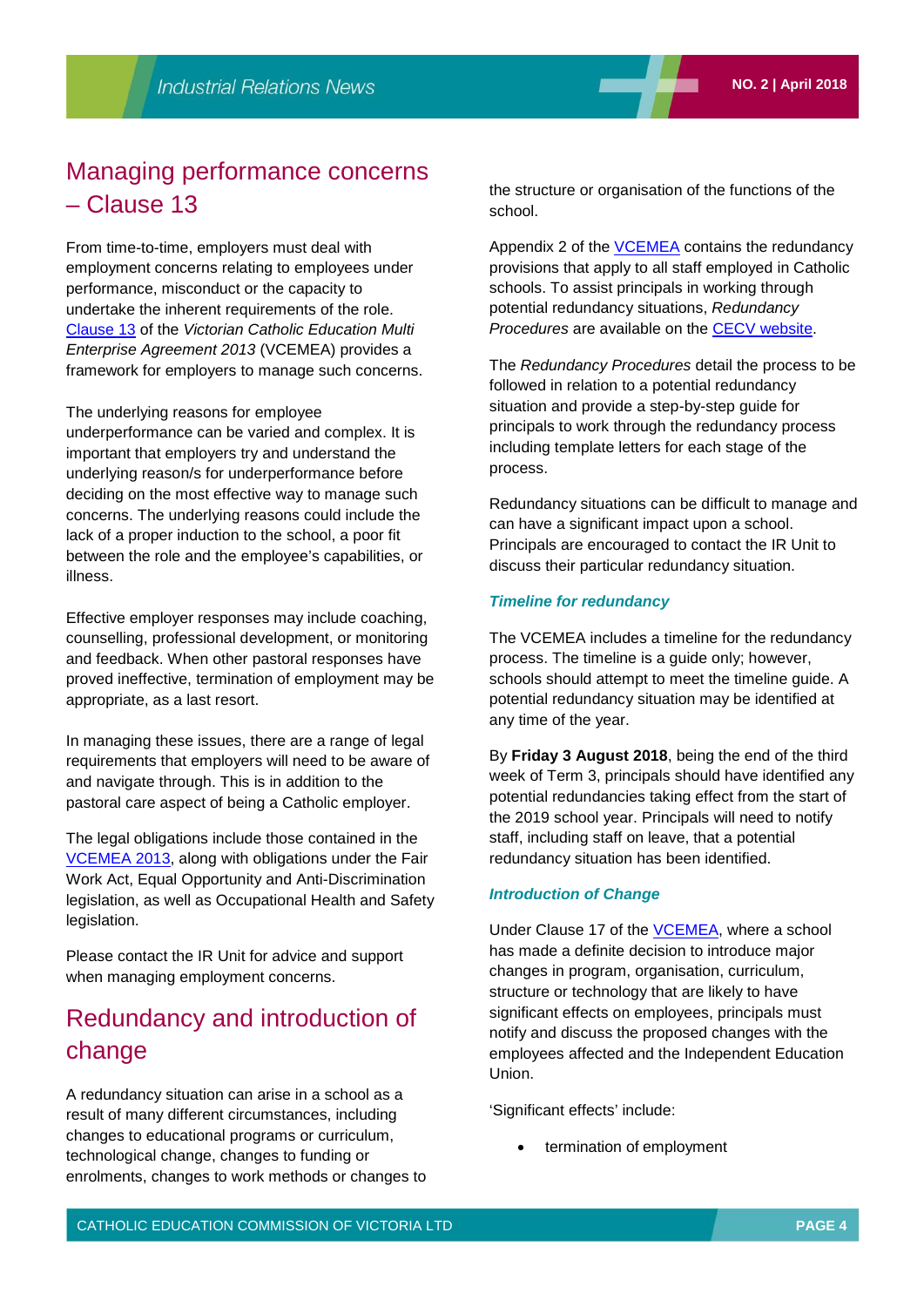- the elimination or diminution of job opportunities, promotion opportunities or job tenure
- the alteration of hours of work
- the need for retraining or transfer of employees to other work or locations and the restructuring of jobs.

These discussions should commence as early as practicable after a definite decision has been made to introduce change. The school shall provide in writing to the employees concerned at the Union, all relevant information about the changes including:

- the nature of the proposed changes
- the expected effects of the changes on employees
- any other matters likely to affect employees.

In some situations, the introduction of change process may then lead into a redundancy situation. For further information in managing the introduction of change process please contact the IR Unit.

### Reportable conduct scheme

### *Labour hire*

Under the reportable conduct scheme (RCS), a reportable allegation can be made against certain staff who are employees of the organisation. People who are not employed or engaged by the organisations that fall within the RCS may not be within the scope of the scheme. For example, staff engaged under a labour hire arrangement as an Emergency Teacher or Casual Relieving Teacher, an agency worker or someone engaged as a subcontractor may not be within the scope of the scheme because they are employed or directly engaged by a third party rather than your school. If a school becomes aware of a reportable allegation concerning staff engaged through an agency or as a subcontractor, the school should contact the IR Unit for advice and support.

### *Types of reportable conduct – emotional and psychological harm*

One of the types of reportable conduct is 'behaviour that is likely to cause significant psychological or emotional harm'. For behaviour to be reportable

under this category, the allegation must concern the worker or volunteer's behaviour, there must be a clear *link* between the worker or volunteer's alleged behaviour and the harm suffered by the child, and the harm must be significant. To be considered significant under the RCS, the alleged harm must be 'more than trivial or temporary'.

### *Updated guidance on investigation findings*

The Commission for Children and Young People (CCYP) has recently published updated guidance on investigation findings. The CCYP investigation sheet covers:

- what a decision maker might consider in assessing the strength of different pieces of evidence
- the standard of proof that must be applied when making a finding
- the types of findings available
- what information should be included when giving reasons for these findings
- what actions might be required as a result of the findings that were made
- the reporting obligations to the CCYP.

The CCYP [information sheet](https://ccyp.vic.gov.au/assets/resources/Investigation-findings.pdf) is available from the CCYP website at [www.ccyp.vic.gov.au.](http://www.ccyp.vic.gov.au/)

The IR Unit is available to provide support and advice on how to manage reportable conduct matters.

### Electrical safety

### *Testing and tagging of electrical equipment*

In order to ensure the safety of staff, students, contractors, volunteers and visitors, all electrical equipment needs to be tested and tagged as per the requirements of *AS/NZS 3760:2010– In-service safety inspection and testing of electrical equipment*.

This document outlines the following requirements for frequency of testing:

• 5 years – environment where the equipment or supply cord is NOT subject to flexing in normal use and is NOT open to abuse and is NOT in a hostile environment.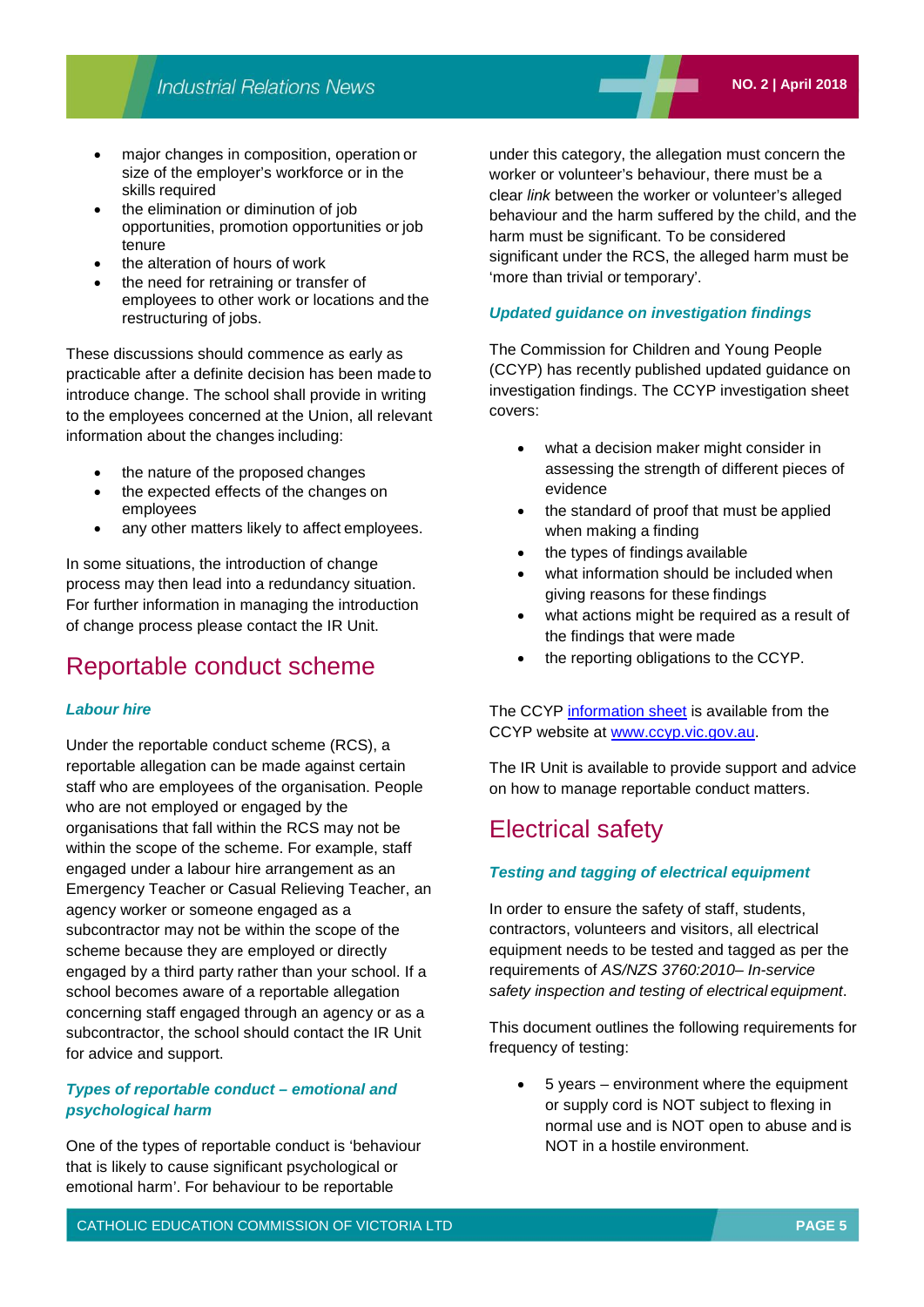- 12 months environment where the equipment or supply flexible cord is subject to flexing in normal use OR is open to abuse OR is in a hostile environment.
- 6 months environment such as a workshop, maintenance, assembly or manufacturing area, and equipment used for commercial cleaning.

Residual Current Devices (RCD), more commonly known as safety switches, are to be tested and tagged on a case-by-case basis as per AS/NZS 3760. The timeframes for RCDs usually vary between 3, 6 and 12 months and 2 years.

Any personal electrical equipment brought into a school must be tested and tagged prior to use, unless the item is less than 12 months old in which case it should have a [New to Service tag](http://www.safetysupplywarehouse.com/NOTICE_TEMPORARILY_OUT_OF_SERVICE_Tags_p/svt148.htm) affixed.

Testing and tagging needs to be carried out by a competent person, who is either a licensed electrician or an individual who has completed *UEENEEP026A – Conduct in-service safety testing of electrical cord connected equipment and cord assemblies*. All schools have a responsibility to ensure that records of testing and tagging are kept in a register.

For more information please contact the OHS team of the IR Unit.

### OHS noticeboards

### *OHS information you need to have on display*

OHS noticeboards are a good way to communicate safety information to staff, as well as to display documentation that schools are legally obligated to have available to staff. As a minimum, it is recommended that your OHS noticeboard contains the following information:

- **OHS** [policy](http://www.cecv.catholic.edu.au/OHS-WorkCover/Resources/OHS-Policy)
- **OHS** consultation process
- 'If you are injured' poster
- [Return to Work process](http://www.cecv.catholic.edu.au/OHS-WorkCover/WorkCover/Return-to-Work) information
- emergency contact details (e.g. First Aid Officers, Wardens, etc.)
- evacuation procedures/plan (map)
- location of first aid kits, if not on evacuation plan (map)
- Employee Assistance Program (EAP) information (if EAP in place)
- OHS Committee/Staff meeting minutes
- OHS updates such as safety bulletins and safety alerts.

For more information please contact the OHS team of the IR Unit.

### Work experience placement

Students are placed with employers primarily to observe and learn, not to undertake activities which require extensive training or expertise.

Standard 6 of the [Child Safe Standards](https://ccyp.vic.gov.au/child-safety/being-a-child-safe-organisation/) requires the school governing authority to develop, implement, monitor and evaluate risk management strategies to ensure child safety in school environments.

The definition of 'school environment' under the Child Safe Standards extends to any physical or virtual place made available or authorised by the school governing authority for use by a child during or outside school hours. This includes workplace learning environments where students undertake work experience, structured workplace learning, school community work (volunteering) and School Based Apprenticeships and Traineeships (SBATs).

Schools should develop and implement risk management strategies prior to students undertaking workplace learning to ensure their safety will not be compromised and ensure that the school complies with the requirements of the Child Safe Standards.

### *Child safety risk management approach*

A child safety risk management approach is a formal and structured method to managing risks associated with child safety. The approach should outline how risk is managed, including the individual responsible for the process and a description of the process itself.

The process includes risk identification and assessment, evaluation of current controls, implementation of treatments (as required) and a monitoring and review process to ensure the currency of the risk management approach.

In developing a child safety risk management approach, schools should take the following steps in relation to students undertaking workplace learning: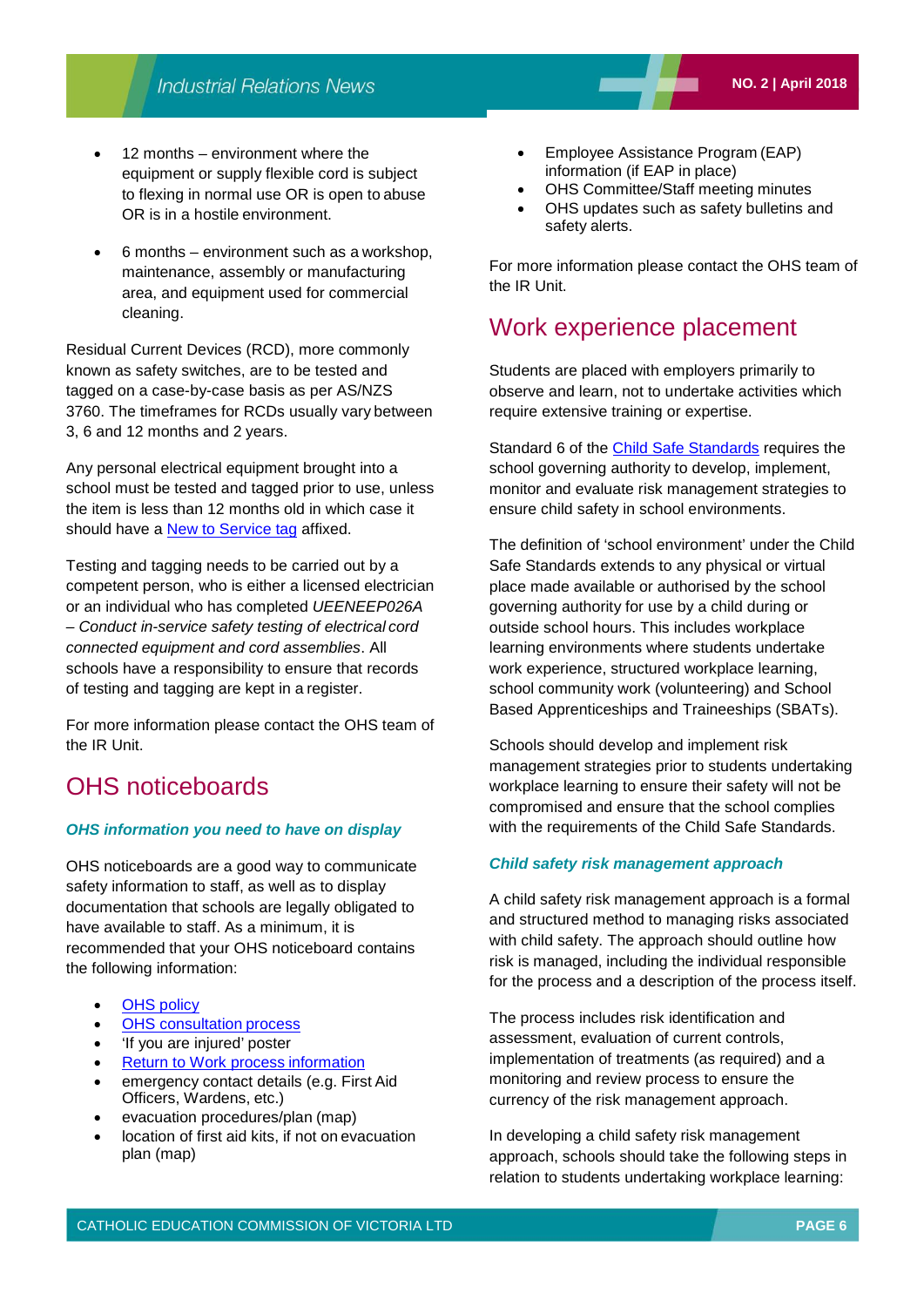- identify child safety risks in workplace learning environments
- identify any existing risk mitigation measures or controls
- assess and rate the child safety risks given the existing controls in place, taking into account the likelihood of the risk, and the likely consequence of the risk
- if the risk rating is more than the 'acceptable level' of risk, identify further risk management strategies through treatments or other preventions, detection or mitigation strategies and then re-assess the risk.

### *What can schools and work experience employers do to manage the risk?*

There are a number of steps that a school or work experience employer can take to manage child safety risks in the workplace, including:

- ensure that a supervisor has been nominated who will directly supervise the student during their placement
- ensure that the student's supervisor and other employees in the workplace understand acceptable and unacceptable behaviours in dealing with students
- schools are encouraged to make employers aware of the school's approach to child safety by providing them with a copy of the school's child safety policy and/or statement of commitment.

### **Ergonomics**

### *Sit/stand workstations*

Research undertaken over the last decade has highlighted risks associated with prolonged sitting. It is posited that the maintenance of seated postures can contribute to musculoskeletal disorders, cardiometabolic diseases and even premature mortality. This is considered particularly problematic when considering the quantum of time spent sitting during both work and leisure time, given a society-wide propensity for sedentary leisure activities such as TV viewing and screen use.

In 2015, a group of prominent researchers in this field published a consensus statement in the British Journal of Sports Medicine, recommending:

… for those occupations which are predominantly desk-based, workers should aim to initially progress towards accumulating 2h/day of standing and light activity (light walking) during working hours, eventually progressing to a total accumulation of 4h/day (prorated to part-time hours).

We would advise against taking a uniform approach to the provision of ergonomic equipment such as sit/stand desks when managing both workplace injuries that correlate with prolonged static postures such as sitting, and employee requests for such equipment. Decisions in this area are best made upon the recommendation of, and in consultation with, the employee's relevant health professional (e.g. GP, physiotherapist or occupational therapist). When requests are received, whether as a modification following injury, or as a prevention measure, the following information from the treating health practitioner should be obtained to ensure needs are properly met, and the risk of symptom exacerbation is minimised:

- clinical rationale for prescription of equipment
- specific type of equipment being prescribed, where possible
- pattern of use (e.g. for a 30-minute cycle: 20 minutes sitting, 8 minutes standing, 2 minutes away from the desk)
- likely duration of requirement (e.g. 6 weeks, 3 months, or permanent).

Information, training and supervision are important aspects of providing and maintaining a safe workplace, and should be part of the implementation phase of such new equipment. In addition, the situation should be reviewed to ensure compliance with a risk management approach to health and safety. The importance of general movement throughout the work day should also be emphasised.

Further information on setup and use (including options that can be taken in addition to, or in the absence of, a sit/stand desk), can be found [here.](https://theconversation.com/health-check-the-low-down-on-standing-desks-37515)

You can also download the WorkSafe Victoria handbook for workplaces, *[Officewise](https://www.worksafe.vic.gov.au/__data/assets/pdf_file/0012/211251/ISBN-Officewise-guide-to-health-and-safety-in-the-office-2006-01.pdf) – A guide to*